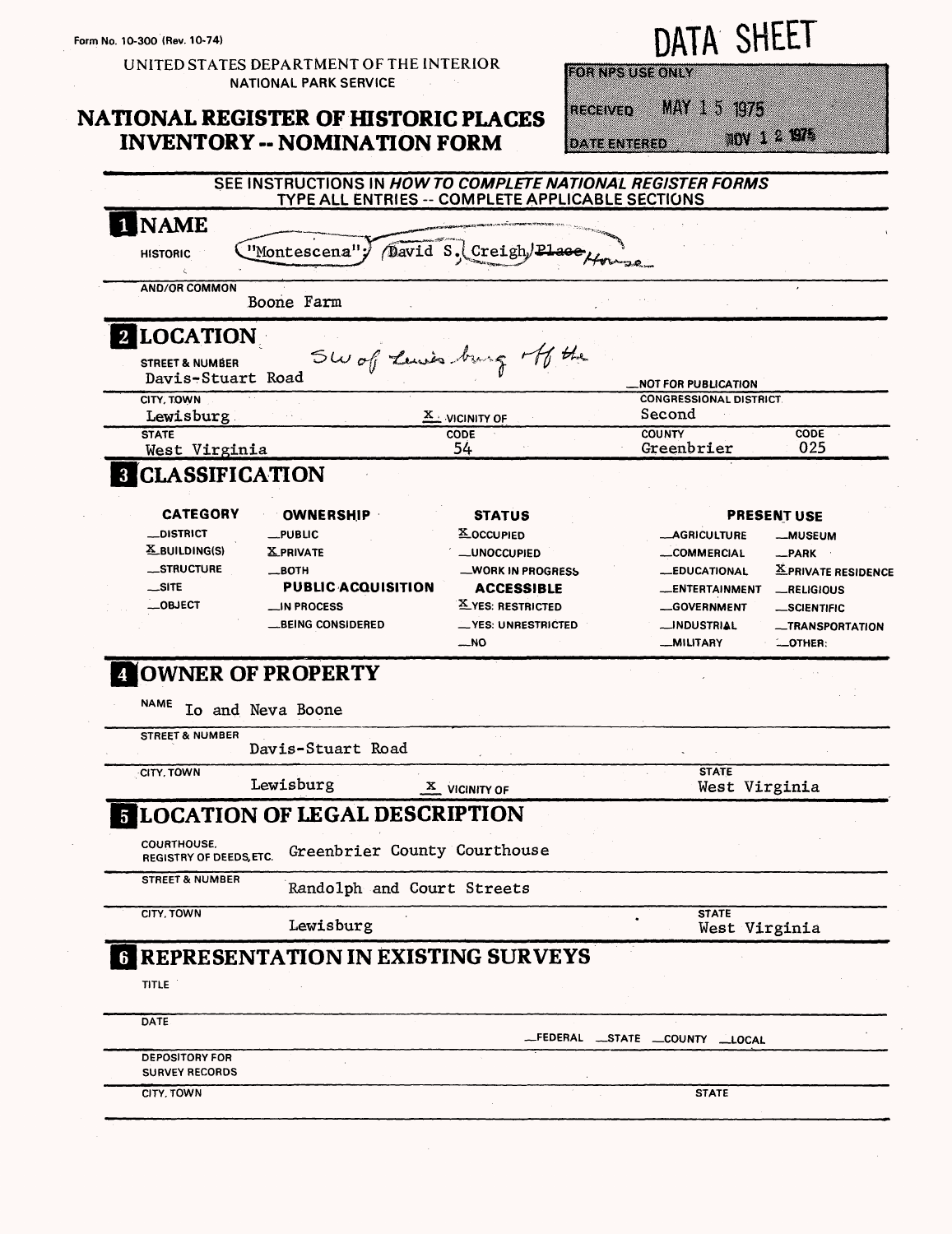## **7 DESCRIPTION**

|               | <b>CONDITION</b>     | <b>CHECK ONE</b> | <b>CHECK ONE</b>  |
|---------------|----------------------|------------------|-------------------|
| X EXCELLENT   | <b>_DETERIORATED</b> | __UNALTERED      | $X$ ORIGINAL SITE |
| $\equiv$ GOOD | __RUINS              | <b>XALTERED</b>  | DATE.<br>__MOVED  |
| __FAIR        | <b>LUNEXPOSED</b>    |                  |                   |

DESCRIBE THE PRESENT AND ORIGINAL (IF KNOWN) PHYSICAL APPEARANCE

"Montescena," or the David S. Creigh Place, was constructed in 1834 along the old Lewisburg-Ronceverte Road about two miles southwest of Lewisburg. Probably built by the highly regarded area brickmason, contractor and architect, John W. Dunn, the house is a high, two-and-one-half story structure with interesting exterior features. Constructed of brick, the front (east) has a typical arrangement of five openings on the first and second floors. Each has a central door (the first level door has an overlight) surrounded by two windows to the right and left. Originally, there was a Greek Revival portico on this elevation, but a wide Victorian veranda replaced it about 1900 and extended across the east and north sides. The present design of the facade was accomplished about 1925 when the veranda was removed and a deep, two-story porch supported by six large, wooden columns was built. A small, semi-circular balcony was put outside the second-story door.

The original section of"Montescena"has stepped gables on the north and south with two high chimneys projecting from either end. Windows on these elevations are unusually placed, for they are located within the space between the chimneys, two on both the first and second floors and one on the third. Windows here, as throughout the structure (except the dormers), have stone lintels and are 1/1 double hung. The front has Palladian windows in the two projecting dormers.

Until the early twentieth century the house consisted of four rooms on first and second floors and two rooms and a storage area on the third. Then a two-story addition was made to the rear, increasing the number of rooms by six. The style of the addition is completely in keeping with the original, and it complements the overall fineness of the building. When the Victorian veranda was removed in 1925, it was decided that the area where the new section began on the north side should be improved by the construction of a two-story porch. This projects from the back of the north side of the original and continues flush with the walls in the new section.

Interior woodwork is bold and matches the mood of the large, high-ceilinged rooms. Some of the fireplaces now have handsome Victorian mantels with mirrors above, but the originals were massive, hand-carved versions. Of greatest interest of the farmhouse's several dependencies is the small, wooden unit to the northeast of the main house. This has a root cellar and may have been used at sometime as an outside kitchen.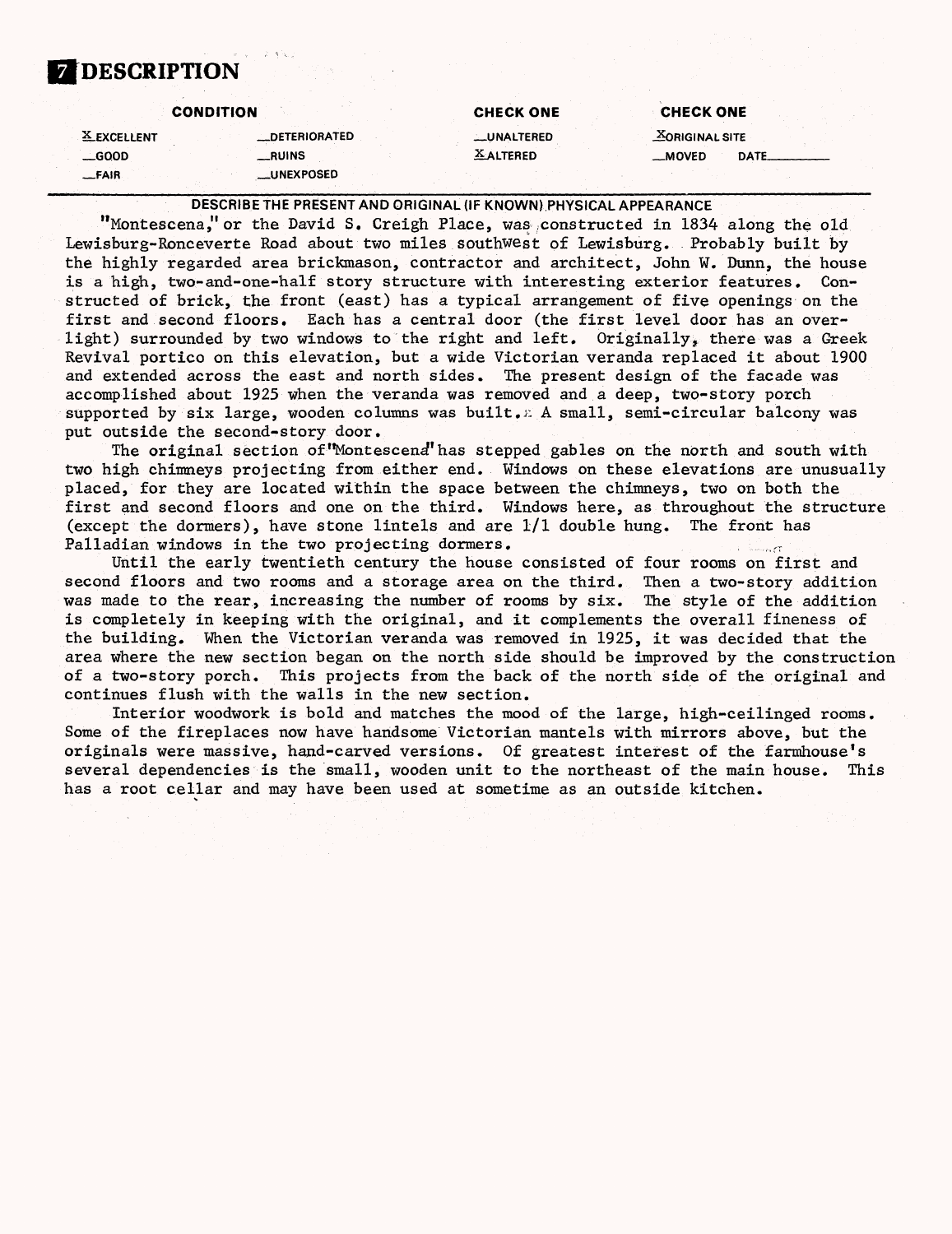# **1 SIGNIFICANCE**

| <b>PERIOD</b>       | AREAS OF SIGNIFICANCE -- CHECK AND JUSTIFY BELOW |                         |                               |                         |
|---------------------|--------------------------------------------------|-------------------------|-------------------------------|-------------------------|
| <b>_PREHISTORIC</b> | <b>_ARCHEOLOGY-PREHISTORIC</b>                   | COMMUNITY PLANNING      | <b>LANDSCAPE ARCHITECTURE</b> | $-MELIGION$             |
| $-1400-1499$        | <b>_ARCHEOLOGY-HISTORIC</b>                      | <b>CONSERVATION</b>     | $-LAW$                        | _SCIENCE                |
| $-1500 - 1599$      | <b>_AGRICULTURE</b>                              | <b>__ECONOMICS</b>      | <b>LLITERATURE</b>            | <b>SCULPTURE</b>        |
| $-1600-1699$        | <b>X ARCHITECTURE</b>                            | <b>EDUCATION</b>        | <b>X_MILITARY</b>             | _SOCIAL/HUMANITARIAN    |
| $-1700-1799$        | $\_ART$                                          | <b>_ENGINEERING</b>     | — Muşic                       | <b>__THEATER</b>        |
| X1800-1899          | COMMERCE                                         | _EXPLORATION/SETTLEMENT | -PHILOSOPHY                   | __TRANSPORTATION        |
| $-1900-$            | COMMUNICATIONS                                   | <b>__INDUSTRY</b>       | _POLITICS/GOVERNMENT          | <b>LOTHER (SPECIFY)</b> |
|                     |                                                  | $\equiv$ NVENTION       |                               |                         |
|                     |                                                  |                         |                               |                         |

الموارد والأوار والموارد

#### **SPECIFIC DATES 1834 (constructed); 1863 BUILDER/ARCHITECT John W. Dunn (?)**

#### **STATEMENT OF SIGNIFICANCE**

"Montescena," or the David S. Creigh Place, is a large and well-proportioned brick structure with many Greek Revival details (loosely interpreted) and other outstanding architectural features. Built in 1834 for David S. Creigh, the site is most remembered for the death of a Union soldier in 1863 and the tragic implications which led to the hanging of its owner by Federal troops in June of 1864.

When first constructed, "Montescena" was a two-and-a-half story house, rectangular in shape and consisting of four rooms on the first and second floors and two rooms (plus storage areas) in the upper level. Wall surfaces were rather smooth, having no re-entrant angles, and the roof was of a moderate pitch between stepped gables which housed two chimneys each. All windows and doors were trabeated with a rectangular overlight above the main entrance. Originally, there was a Greek Revival portico on the east elevation, but this has been changed twice. Presently, there is a two-story porch on the facade. The structure is larger now, having had an ell added to the rear, but its grandness is still apparent, prominently expressed in the two dormers with Palladian windows which grace the front.

David S. Creigh had his house built in 1834 along the old Lewisburg-Ronceverte Road about two miles southwest of Lewisburg. Creigh was a member of a prominent area family which had been associated with the mercantile business. David was himself a merchant until about 1833, when he married Emily Arbuckle (descendant of another noted Greenbrier line) and settled to a life devoted to agriculture. An honorable man in his community, he refused many offers to participate in public activity, only agreeing to serve as a magistrate and bank director. After 1857, David was also an elder of the Old Stone Presbyterian Church at Lewisburg.

Creigh, as so many others in this region, was of Southern sympathies during the Civil War. Above all, though, he was a man of compassion and helped Union and Confederate alike after the Battle of Lewisburg in 1862. There is a limit to anyone's tolerance, however, and David Creigh reached his on or about November 8, 1863. A Union soldier had entered the Creigh house and began pillaging and verbally abusing Mrs. Creigh. When David entered and found the man, a fight ensued and a gun accidentally fired as they struggled to the portico. The soldier was either killed in this manner or with an ax which one of Creigh's slaves urged him to use. At any rate, it was decided to get rid of the body without release of news, for a proper civil court trial could not be had, and the military atmosphere was not inviting.

Word of the incident apparently spread among neighboring slaves, and one informed Union soldiers at nearby Bunger's Mill. Creigh was arrested and transported there for "trial." Although his wife, two daughters and two friends, John W. Dunn and Mrs. James Arbuckle, were taken there also, they were not permitted to speak in defense. A court martial was held on June 2, 1864. Creigh was adjudged guilty of murder and sentenced to hang.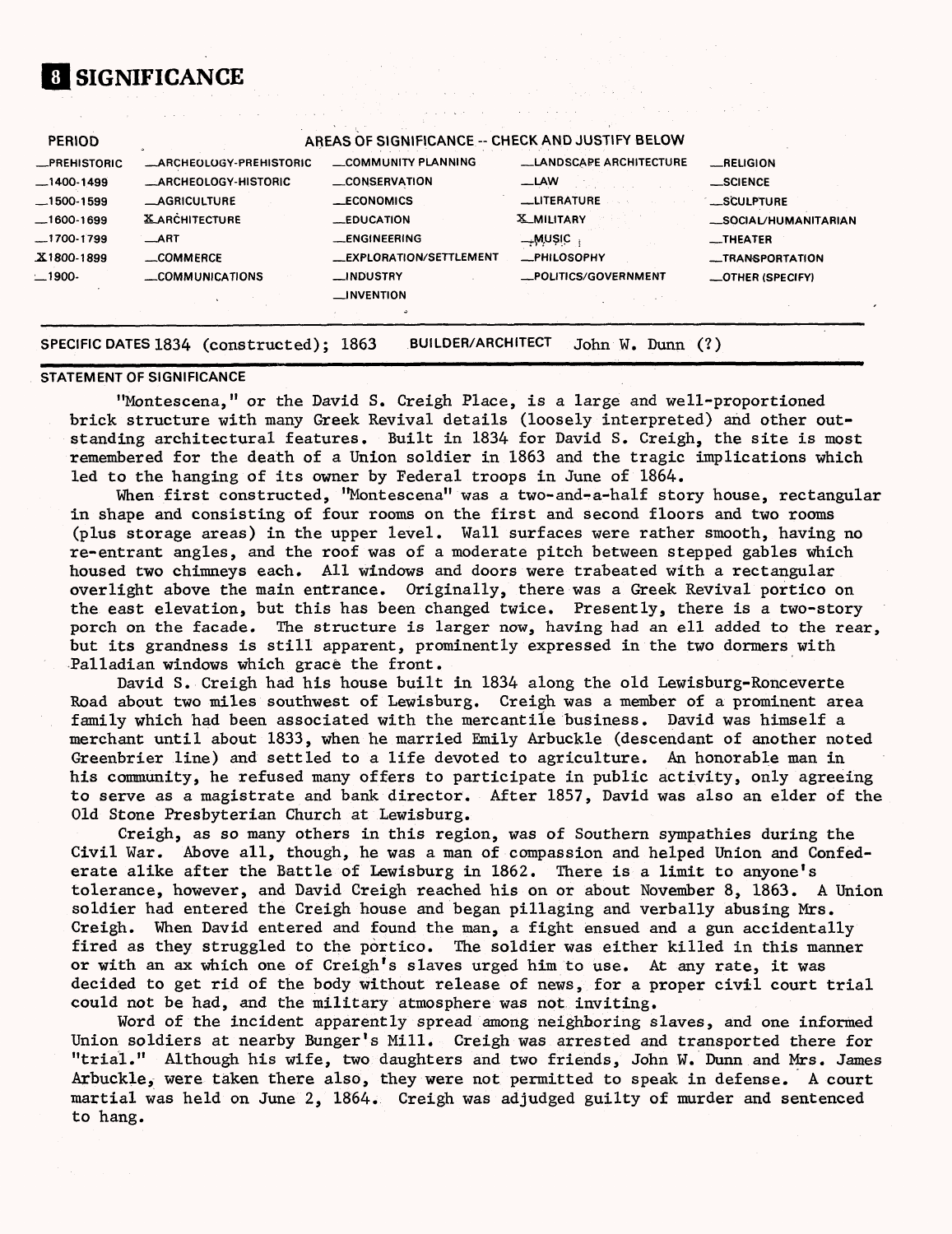# **IMAJOR BIBLIOGRAPHICAL REFERENCES**

| Creigh, Thomas. A Brief Sketch of the Life and Character of the Late David S. Creigh,                                                   |                                               |
|-----------------------------------------------------------------------------------------------------------------------------------------|-----------------------------------------------|
| Esq., with an Authentic Account of the Circumstances of His Cruel and Lamented                                                          |                                               |
| Lewisburg, W.Va.: "Weekly Times" Print, 1865.<br>Death.                                                                                 |                                               |
| Dayton, Ruth Woods. Greenbrier Pioneers and Their Homes. Charleston, W.Va.:                                                             | West                                          |
| Virginia Publishing Co., 1942. (p. 318)                                                                                                 |                                               |
| Lewisburg Landmarks.                                                                                                                    | Charleston, W.Va.: Education Foundation Inc., |
| <b>IOGEOGRAPHICAL DATA</b>                                                                                                              |                                               |
| 1 acre<br><b>ACREAGE OF NOMINATED PROPERTY</b>                                                                                          |                                               |
| UTM REFERENCES                                                                                                                          |                                               |
|                                                                                                                                         |                                               |
| $A\begin{bmatrix} 1 & 7 \\ 2 & 1 \end{bmatrix}$ $\begin{bmatrix} 5 & 4 & 6 \\ 1 & 7 & 0 \\ 1 & 18 & 0 \\ 2 & 1 & 8 \end{bmatrix}$<br>вI |                                               |
| ZONE EASTING<br>$D_{1}$<br>$\mathsf{C}$                                                                                                 | <b>NORTHING</b>                               |
| <b>VERBAL BOUNDARY DESCRIPTION</b>                                                                                                      |                                               |
|                                                                                                                                         |                                               |
|                                                                                                                                         |                                               |
|                                                                                                                                         |                                               |
|                                                                                                                                         |                                               |
|                                                                                                                                         |                                               |
|                                                                                                                                         |                                               |
| LIST ALL STATES AND COUNTIES FOR PROPERTIES OVERLAPPING STATE OR COUNTY BOUNDARIES                                                      |                                               |
|                                                                                                                                         |                                               |
| <b>STATE</b><br><b>COUNTY</b><br><b>CODE</b>                                                                                            | CODE                                          |
| <b>COUNTY</b><br>CODE<br><b>STATE</b>                                                                                                   | CODE                                          |
|                                                                                                                                         |                                               |
|                                                                                                                                         |                                               |
|                                                                                                                                         |                                               |
| <b>III FORM PREPARED BY</b><br>NAME / TITLE                                                                                             |                                               |
|                                                                                                                                         |                                               |
| C.E. Turley, Research Assistant and James E. Harding, Research Analyst<br>ORGANIZATION                                                  | DATE                                          |
| West Virginia Antiquities Commission                                                                                                    | March 12, 1975                                |
| <b>STREET &amp; NUMBER</b>                                                                                                              | <b>TELEPHONE</b>                              |
| Old Mountainlair, West Virginia University<br><b>CITY OR TOWN</b>                                                                       | $(304)$ 292-1527<br><b>STATE</b>              |
| Morgantown                                                                                                                              | West Virginia                                 |
|                                                                                                                                         |                                               |
| <b>IN STATE HISTORIC PRESERVATION OFFICER CERTIFICATION</b>                                                                             |                                               |
| THE EVALUATED SIGNIFICANCE OF THIS PROPERTY WITHIN THE STATE IS:                                                                        |                                               |
| STATE <sup>1</sup><br>NATIONAL ___                                                                                                      | LOCAL                                         |
| As the designated State Historic Preservation Officer for the National Historic Preservation Act of 1966 (Public Law 89-665).           |                                               |
| hereby nominate this property for inclusion in the National Register and certify that it has been evaluated according to the            |                                               |
| criteria and procedures set forth by the National Park Service.                                                                         |                                               |
| FEDERAL REPRESENTATIVE SIGNATURE                                                                                                        |                                               |
|                                                                                                                                         |                                               |
| TITLE West Virginia State Latoric Preservation Officer                                                                                  | DATE<br>May 12, 1975                          |
| <b>FOR NPS USE ONLY</b>                                                                                                                 |                                               |
| <b>HEREBY CERAIFY THAT THIS ERGPERTY IS ACLUDED IN THE NATIONAL REGISTER</b><br>notinë                                                  |                                               |
|                                                                                                                                         | DATE.                                         |
| 8188<br>401 WARROLD I SHELL WAR                                                                                                         |                                               |
| ATIST                                                                                                                                   | 87.883                                        |
| <b>KEEPER OF TVE NATIONAL</b>                                                                                                           |                                               |